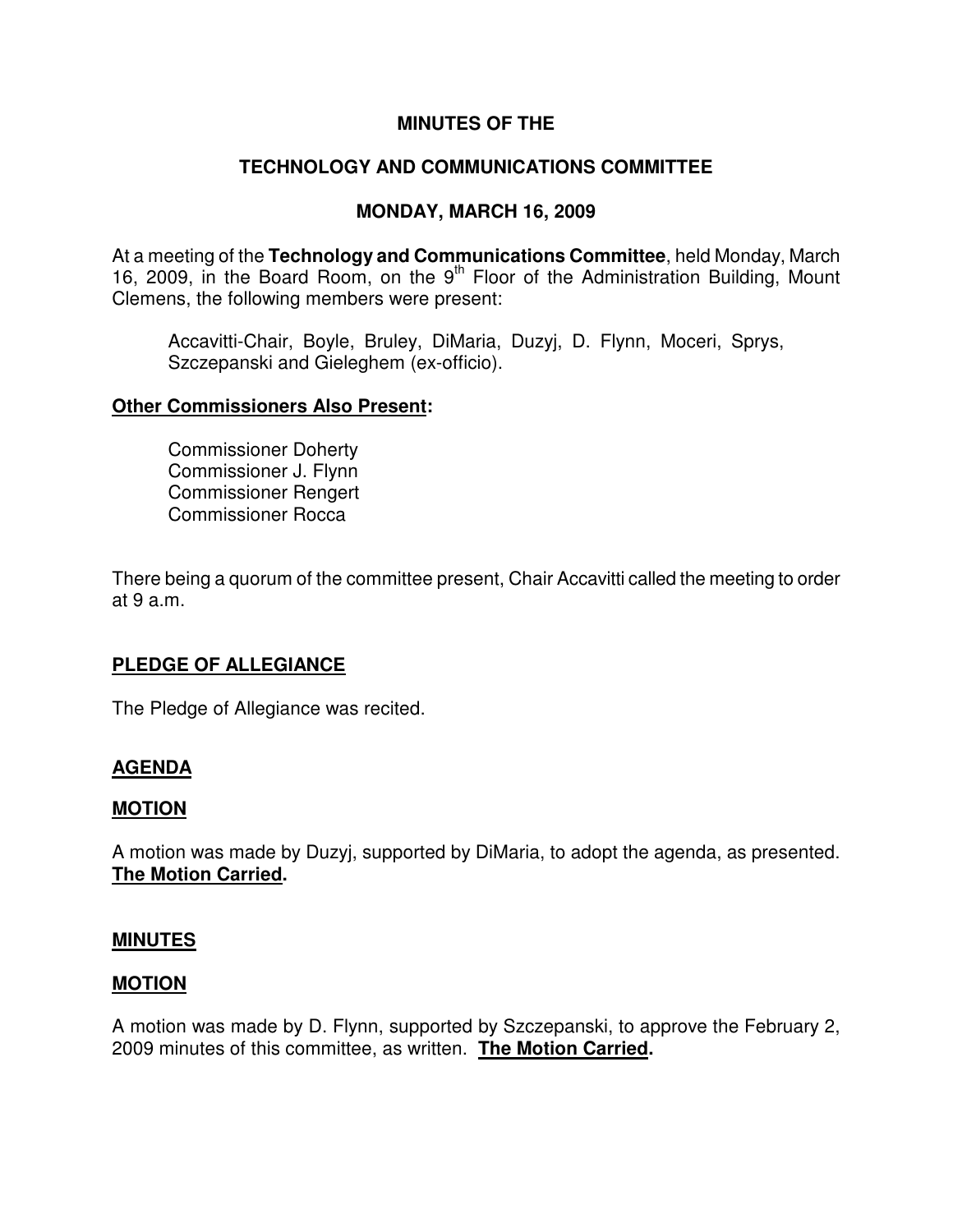#### **APPROVE MISCELLANEOUS DEPARTMENT REQUESTS**

#### **COMMITTEE RECOMMENDATION – MOTION**

A MOTION WAS MADE BY SZCZEPANSKI, SUPPORTED BY DiMARIA, TO RECOMMEND THAT THE BOARD OF COMMISSIONERS APPROVE THE FOLLOWING MISCELLANEOUS DEPARTMENT REQUESTS:

ONE CELL PHONE FOR PROBATION – CIRCUIT COURT DEPARTMENT AT A ONE-TIME COST OF \$0.00 AND A MONTHLY RECURRING CHARGE OF \$55; FUNDING IS AVAILABLE IN THE PROBATION – CIRCUIT COURT FUND;

THREE WIRELESS AIR CARDS FOR MCCSA – WEATHERIZATION AT A ONE-TIME COST OF \$0.00 AND A MONTHLY RECURRING CHARGE OF \$42.99 EACH; FUNDING IS AVAILABLE IN THE COMMUNITY ACTION CENTER IMPROVEMENT GRANT FUND WHICH IS BILLED AND REIMBURSED ON A MONTHLY BASIS BY THE FEDERAL GOVERNMENT;

SEVEN LAPTOP COMPUTERS, SEVEN MICROSOFT OFFICE STANDARD 2007 LICENSES, SEVEN ZONE ALARM PRO LICENSES, SEVEN LAVASOFT AD-AWARE LICENSES, SEVEN GROUPWISE LICENSES, AND THREE HP LASER JET PRINTERS FOR THE MCCSA WEATHERIZATION PROGRAM AT A COST NOT TO EXCEED \$14,559.15; FUNDING IS AVAILABLE IN THE FEDERAL ENERGY GRANT AND COMMUNITY ACTION CENTER IMPROVEMENT GRANT FUNDS;

ONE WIRELESS AIR CARD FOR THE COUNTY CLERK AT A ONE-TIME COST OF \$0.00 AND A MONTHLY RECURRING CHARGE OF \$42.99; FUNDING IS AVAILABLE IN THE REGISTER OF DEEDS – AUTOMATION FUND;

EIGHT HIGH-SPEED COLOR DUPLEX SCANNERS FOR THE SHERIFF'S OFFICE AT A COST NOT TO EXCEED \$7,191.36; FUNDING IS AVAILABLE IN THE JUSTICE ASSISTANCE GRANT FUND;

ONE HP LASER JET PRINTER FOR THE SHERIFF'S OFFICE AT A COST NOT TO EXCEED \$1,295.49; FUNDING IS AVAILABLE IN THE SHERIFF'S S.E.T. GRANT FUND; AND

ONE LCD HARD MOUNTED PROJECTOR, ONE VISUAL EVIDENCE PRESENTER, ONE INTERACTIVE DIGITAL WHITEBOARD, ONE VIDEO/AUDIO SCALER AND INTEGRATOR, ONE RACK RAIL SYSTEM WITH REMOTE RF CONTROL AND ONE SPEAKER SYSTEM – CABLES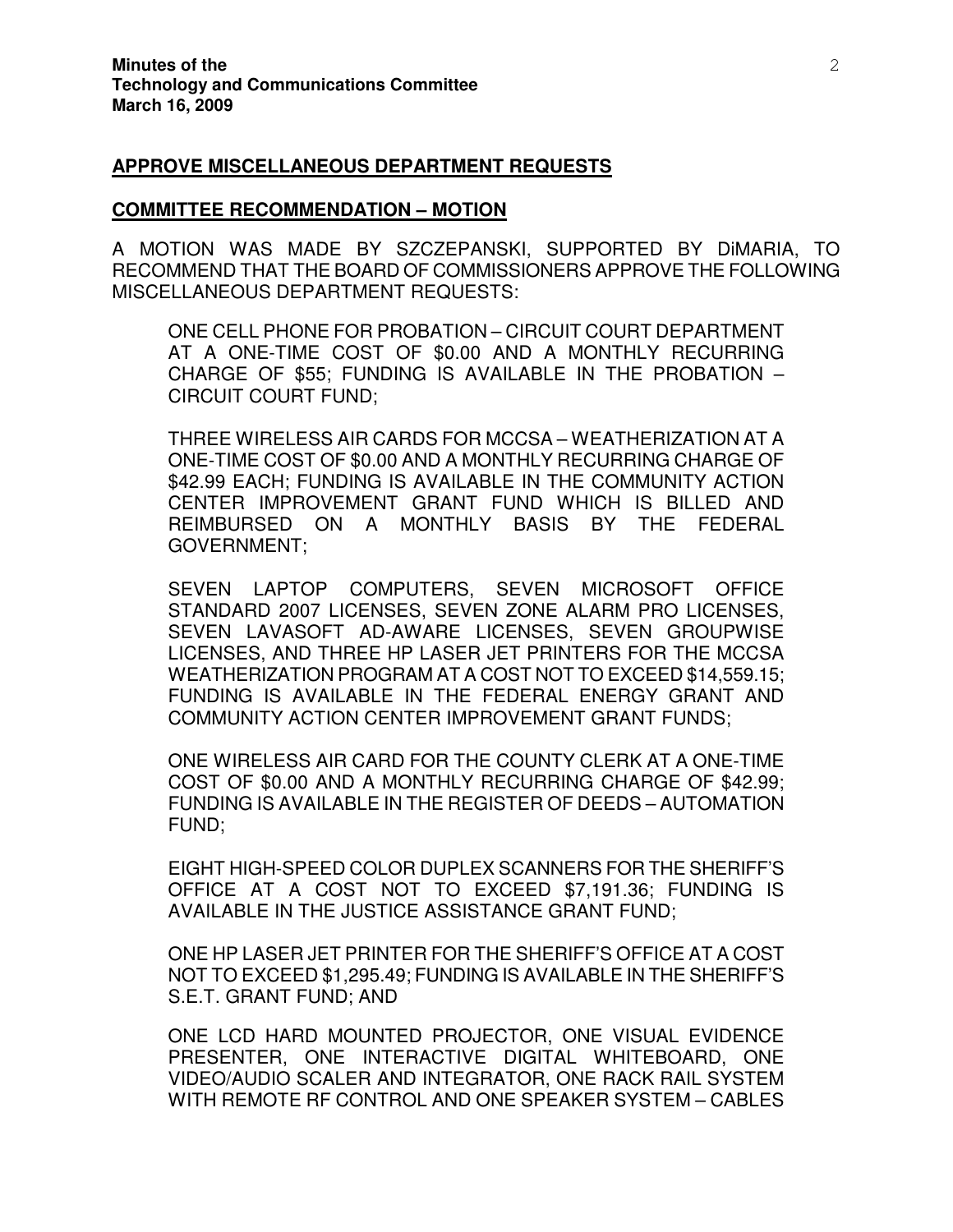AND CONNECTORS FOR THE SHERIFF'S OFFICE AT A COST NOT TO EXCEED \$14,505; FUNDING IS AVAILABLE IN THE CORRECTIONAL OFFICERS TRAINING GRANT FUND.

## **THE MOTION CARRIED.**

# **APPROVE ISSUANCE OF A RFP FOR A REDUNDANT INTERNET SERVICE PROVIDER**

## **COMMITTEE RECOMMENDATION – MOTION**

A MOTION WAS MADE BY SZCZEPANSKI, SUPPORTED BY DiMARIA, TO RECOMMEND THAT THE BOARD OF COMMISSIONERS APPROVE THE ISSUANCE OF A REQUEST FOR PROPOSAL (RFP) FOR A REDUNDANT INTERNET SERVICE PROVIDER.

The following commissioner spoke: Duzyj.

Chair Accavitti called for a vote on the motion and **THE MOTION CARRIED.** 

# **ADOPT RECOMMENDATION ON PRINTER COST SAVINGS**

## **MOTION**

A motion was made by DiMaria, supported by Duzyj, to adopt recommendation on printer cost savings as outlined in attached correspondence from the Information Technology Director**; and forward to the Budget Committee.** 

The following commissioners spoke: Gieleghem and Accavitti.

Chair Accavitti called for a vote on the motion and **The Motion Carried.** 

## **RECEIVE AND FILE E-MAIL SUBSCRIPTION SERVICE – INFORMATION UPDATE**

Ms. Zerkowski gave a PowerPoint presentation entitled, GovDelivery Web 2.0 (Collaboration, Blogging, Tag Cloud).

There were no questions for Ms. Zerkowski.

## **MOTION**

A motion was made by Sprys, supported by D. Flynn, to receive and file the information on Macomb County's Email Subscription Service. **The Motion Carried.**